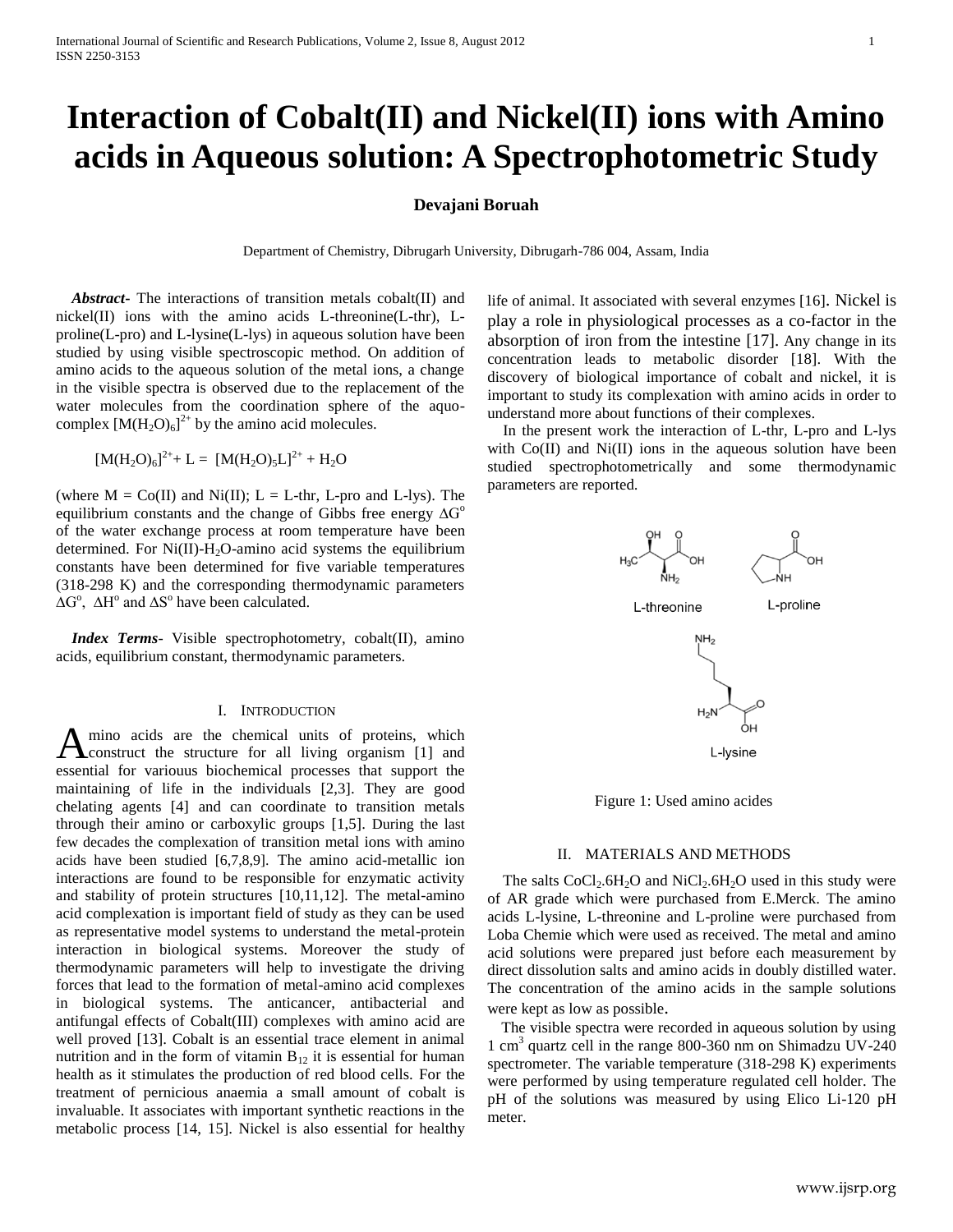International Journal of Scientific and Research Publications, Volume 2, Issue 8, August 2012 2 ISSN 2250-3153

 The replacement process for Co(II)-L-lysine system can be represented on the basis of the report that only one water molecule has been replaced by the amino acid ligand from the coordination sphere of the metal ion [19].

$$
[Co(H_2O)_6]^{2+} + L-pro = [Co(H_2O)_5(L-pro)]^{2+} + H_2O
$$

 The equilibrium constants for the replacement process have been evaluated by Srivastava and Newman's linearised equation [20].

$$
\frac{1}{\varepsilon - \varepsilon_o} = \frac{1}{\varepsilon_1 - \varepsilon_o} \frac{\left[H_2 O\right]_f}{K \left[L\right]_f} + \frac{1}{\varepsilon_1 - \varepsilon_o} \quad \text{----(1)}
$$

where  $\varepsilon$  is the apparent extinction coefficient of the sample solution;  $\varepsilon_0$  and  $\varepsilon_1$  are those of  $[Co(H_2O)_6]^{2+}$  and  $[Ni(H_2O)_6]^{2+}$ respectively.  $[H_2O]_f$  and  $[L]_f$  are the concentration of free solvent and free amino acid. A plot of  $|H_2O|_1$  $\lfloor L \rfloor_{\textup{f}}$ against  $\frac{\left[H_2O\right]_f}{5.1}$  $3-3$  $1$  2 2  $\mu$   $H_2$  $\frac{1}{\epsilon}$  against  $\frac{1}{\epsilon}$  agives a  $\left[\text{L}\right]$ 1 1

straight line of slope  $\frac{\overline{E_1 - E_2}}{E_2}$ 1 O and intercept  $\epsilon_1 - \epsilon_0$  $\frac{\ }{\ }$ . The

equilibrium constants K for the metal-amino acid systems have been calculated putting the values of the slopes and intercepts in equation (1).

 The thermodynamic parameters have been calculated by using the following equations.

$$
\Delta G^{\circ} = -2.303RT \log K = \Delta H^{\circ} - T \Delta S^{\circ}
$$

$$
\log K = -\frac{\Delta H^{\circ}}{2.303RT} + \frac{\Delta S^{\circ}}{2.303R}
$$

$$
\Delta S^{\circ} = (\Delta H^{\circ} - \Delta G^{\circ}) / T \quad \text{...........} (2)
$$

Where  $\Delta G^{\circ}$  is the Gibbs free energy change,  $\Delta H^{\circ}$  is the change of enthalpy and  $\Delta S^{\circ}$  is the change of entropy.  $\Delta H^{\circ}$  were calculated from the slope(- $\Delta H^{\circ}/2.303R$ ) of the straight line found from the plot of log K against 1/T. The standard entropy change, ∆S<sup>o</sup> of the replacement process can be calculated by using equation (2).

#### III. RESULTS AND DISCUSSION

The absorption peak for  $[Co(H_2O)_6]^{2+}$  ion has been observed at 502 nm. The spectra of  $\left[\text{Ni}(\text{H}_2\text{O})_6\right]^{2+}$  ion shows three peaks at 392 nm, 656 nm and 736 nm respectively. The equilibrium constants for Ni(II) ions have been determined with respect to the sharper peak at 392 nm. The peaks of Ni(II) shifted towards blue to ~385 nm on addition of amino acids to their aquo-complexes.

 The both amino acids L-threonine and L-lysine are tridentate with the three coordination sites  $-COOH$ ,  $-NH<sub>2</sub>$ ,  $-OH$  and COOH,  $-NH_2-NH_2$  respectively while L-proline has two viz.,  $-$ COOH,  $-NH-$ . In aqueous solution  $Co(II)$  and  $Ni(II)$  ions exist as octahedral  $[M (H_2O)_6]^2$ <sup>+</sup> [21] aquo ions. When amino acid is added to the aquo ion, replacement of water molecules by amino acids occur from the coordination sphere of the metal ions. The

coordination mode of amino acids to the metal center depends on the pH of the solution. In solution amino acids exist as zwitter ion predominantly at  $pH \le 7$  [22,23] and the amino acids behave as monodentate ligand coordination of the amino acids to the metal centre occurs through the oxygen atom of its carboxylate group. When the pH of the solution is 12, both the nitrogen and oxygen atoms take part in coordination with the metal ions [24]. The equilibrium constants for  $Co(II)$  and  $Ni(II)$  ions complexes with the L-threonine, L-proline(L-pro) and L-lysine(L-lys) are listed below (Table 1).

Table 1: The equilibrium constants and  $\Delta G^{\circ}$  at 25<sup>o</sup>C

| <b>Metal</b><br>ions | <b>Amino acids</b> | pH   | Log K | - $\Delta G^{\rm o}$<br>$kJmol-1$ |
|----------------------|--------------------|------|-------|-----------------------------------|
|                      | L-pro              | 5.19 | 3.245 | 18.515                            |
| Ni(II)               | $L$ -thr           | 5.67 | 3.186 | 18.179                            |
|                      | L-lys              | 5.97 | 3.069 | 17.511                            |
|                      | L-pro              | 5.04 | 2.350 | 13.409                            |
| Co(II)               | $L$ -thr           | 5.29 | 1.981 | 11.303                            |
|                      | L-lys              | 5.88 | 1.785 | 10.185                            |

 The equilibrium constants for Co(II)-amino acid complexes are lower than the Ni(II)-amino acid complexes which reflects the good agreement of the results of Irving-Willium order [25]. For both the metals-amino acid complexes the equilibrium constants for the amino acids is of the order  $L$ -pro  $>L$ -thr  $>L$ lys. The lower value of equilibrium constants of Co(II) and Ni(II) complexes of L-threonine and L-lysine than L-proline complexes is due to the presence of bulky substituent into the ligand molecules [26]. The lowest value of equilibrium constants for Llysine is due to the formation of sterically hindered eight membered ring  $[27]$  as it bearing another  $-NH<sub>2</sub>$  group in its structure which make the sample solution more basic lead to the formatin of the big ring which causing lower stability in the complex. The higher stability of the complex of L-threonine over L-lysine can be attribute to the intramolecular hydrogen bonding in threonine complex that forms due to the presence of polar – NH and –OH groups [28,29,30]. The negative value of  $\Delta G^{\circ}$  of all the complexes indicates the spontaneity of the reactions and the most stable complex having hight - $\Delta G^{\circ}$  value.

 The equilibrium constants for Ni(II)-amino acid complexes at temperature range 318 K-298 K are given bellow (Table 2). With the increase of temperature, the equilibrium constants for the Ni(II)-amino acid system decreases (Figure 2) which may be attributed to the exothermic nature of the reaction.

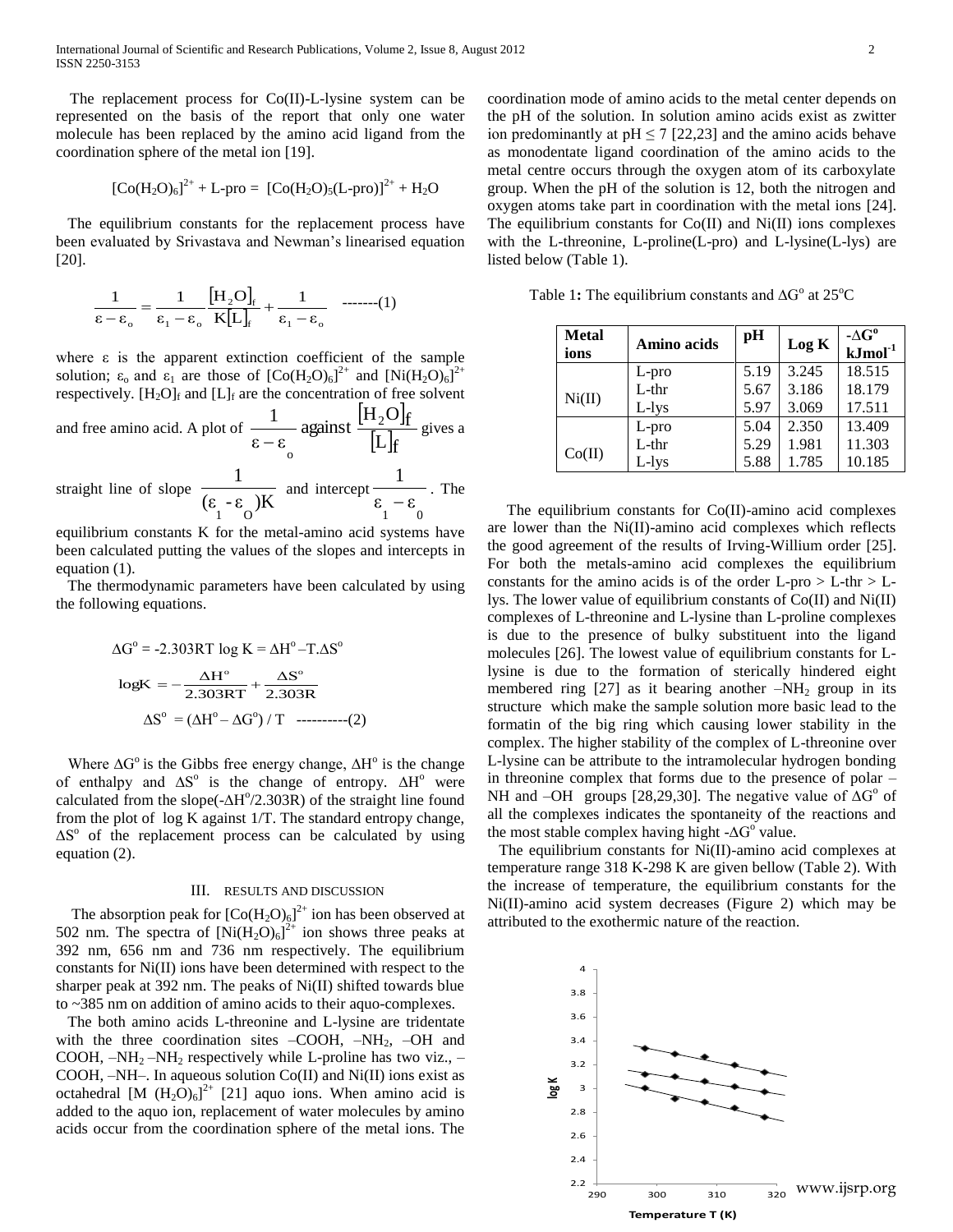- [7] A. Marcu, A. Stanilaa, O. Cozar, L. David; *Journal of Optoelectronics and Advanced Materials*, **2008**, 10(4), 830–833.
- [8] C. Auclair, E. Voisin, H. Banoun, C. Paoletti, J. Bernadou, B. Meunier, *J. Med.Chem*. **1984**, 27, 1161.
- [9] Y. Baran, S. Baran, N. K. Tunali, *Tr.J. of Chemistry*, **1997**, 21, 105-110.
- [10] L. R. Dinelli, T. M. Bezerra, and J. J. Sene, *Curr. Res.Chem.,* **2010**, 2, 18-23.
- [11] URL:http:*//*scialert.net / abstract. Acessed on 21/08/2010. 2.

Figure 2: Variation of log K with temperature T

## Table 2:

Thermodynamic parameters for Ni-amino acid- $H_2O$  systems

| <b>Metal</b><br>ions | Amino<br>acids | pH   | Temp.<br>T K | $(I/T)x10^{-3}$<br>$K^{-1}$ | log K | - $\Delta G^o$<br>$kJ \text{ mol}^{-1}$ | $-AH^o$<br>$kJ$ mol $^{-1}$ | $\Delta S^o$<br>$Jk^{-1}$ mol |
|----------------------|----------------|------|--------------|-----------------------------|-------|-----------------------------------------|-----------------------------|-------------------------------|
| Ni (II)              | L-pro          |      | 298          | 3.36                        | 3.334 |                                         |                             |                               |
|                      |                |      | 303          | 6.30                        | 3.287 |                                         |                             |                               |
|                      |                | 5.17 | 308          | 3.25                        | 3.262 | 19.023                                  | 15.557                      | 11.631                        |
|                      |                |      | 313          | 3.19                        | 3.194 |                                         |                             |                               |
|                      |                |      | 318          | 3.14                        | 3.133 |                                         |                             |                               |
|                      | $L$ -thr       |      | 298          | 3.36                        | 3.115 |                                         |                             |                               |
|                      |                |      | 303          | 6.30                        | 3.097 |                                         |                             |                               |
|                      |                | 5.47 | 308          | 3.25                        | 3.057 | 17.774                                  | 15.318                      | 8.242                         |
|                      |                |      | 313          | 3.19                        | 3.013 |                                         |                             |                               |
|                      |                |      | 318          | 3.14                        | 2.969 |                                         |                             |                               |
|                      | $L$ -lys       |      | 298          | 3.36                        | 3.000 |                                         |                             |                               |
|                      |                | 5.99 | 303          | 6.30                        | 2.910 |                                         |                             |                               |
|                      |                |      | 308          | 3.25                        | 2.883 | 17.118                                  | 15.088                      | 6.812                         |
|                      |                |      | 313          | 3.19                        | 2.833 |                                         |                             |                               |
|                      |                |      | 318          | 3.14                        | 2.756 |                                         |                             |                               |

## IV. CONCLUSION

The interactions of cobalt $(II)$  and nickel $(II)$  ions with the amino acids L-threonine, L-proline and L-lysine in aqueous solution have been studied by visible spectroscopic method. The equilibrium constants for Ni(II)-amino acid complexes are found to be higher than the Co(II)-amino acid complexes. The equilibrium constants for the amino acids follow the fellowing order L-pro > L-thr > L-lys. Different thermodynamic parameters have been calculated. Stability of the metal-amino acid complexes have been compared.

### ACKNOWLEDGMENT

 Department of Chemistry, Dibrugarh University for providing UV-Vis spectrometer and laboratory facilities.

#### **REFERENCES**

- [1] K. Asemave, S. G. Yiase, S. O. Adejo and B. A. Anhwange, *International Journal of Inorganic and Bioinorganic Chemistry,* **2011**, 2 (1), 11-14.
- [2] http://www.crystalyouth.co.za/Documents/Amino%20Acids.htm.
- [3] R. H. Garret, C. M. Grisham, *Biochemistry*, Sanders, New York, **1995**, p. 216.
- [4] J. H. Ottawa and D. K. Apps, *Biochemistry,* ELBS, London, **1984**.
- [5] N. Visfiliumurthy and P. Lingaiah, *Ind. J. Chem.*, **1986**, 25 (A), 875.
- [6] T.R. Rap, M. Sahay and R. C. Aggarwal, *InSt. J. Chem*., **1984**, 23 (A), 214.
- [12] S. S. Dara, A textbook of *Environmental Chemistry and Pollution Control,* S*.* Chand and Company Ltd, India, **2005**, p. 67-69.
- [13] Z. H. Chohan, M. Arif, A. M. Akhartar, C. T. Spuran, *Bioinorganic Chem. Appl.,* **2006**, 1-3.
- [14] Agency for Toxic Substances and Diseases Registry, Toxicological Profile for Cobalt, US Department of Health and Human Services, **2004**.
- [15] J. C. Bailer Jr., H. J. Emelens, Sir R.Nyhlom, A. F. T. Dickenson, *ComprehensiveInorganic Chemistry,*Pergamon Press, Oxford, New York, **1973**, 3, 1056.
- [16] R. A. Poellot, T. R. Shuler, E. O. Uthus and F. H. Nielsen, *Proc. Natl Acad.Sci.*, USA, **1990**, 44, 80.
- [17] F. H. Nielsen, *J. Nutr,* **1980**, 110*,* 965-73.
- [18] A. F. Kolodziej, *Prog. Inorg. Chem.*, (ed. K.D. Karlin), Wiley, New York, **1994**, 41, 493.
- [19] K. Ozutsumi and H. Ohtaki, *Bull. Chem.Soc. (Japan)*, **1984**, 57, 2605.
- [20] M.T. Beck, *Chemistry of Complex Equlibria*, Von Nostrand Reinhold Company, London, **1970**, 188.
- [21] J. D. Lee, *Concise Inorganic Chemistry*, 5<sup>th</sup> ed., Blackwell Science Ltd., **1996**.
- [22] D. Feakins, R. D. O. Neill, W. E. Waghorne and A. J. I. Ward, *J. Chem. Soc. Fara. Trans*. I., **1982**, 78, 143.
- [23] M. Castillo and E. Ramrez, *Trans. Metal*. , **1984**, 9, 268.
- [24] Y. B. Yakolev and V. G. Ushakova, *Russ. J. Inorg. Chem*., **1983**, 28(8), 1217.
- [25] Shriver and Atkins, *Inorganic Chemistry*. 3<sup>rd</sup> ed., Oxford University Press, **1999**, 244.
- [26] A. K. Jain and F. Khan, *J. Indian Chem. Soc*., **1998**, 75, 31.
- [27] J. P. Greenstein and M. Winitz, *Chemistry of Amino Acids*, Wiley, New York, Vol.1, **1961**.
- [28] F. A. Cotton and G. Wilkinson, *Advanced Inorganic Chemistry*, A comprehensive Text, 4<sup>th</sup> ed., John Wiley and Sons, New York, 1980, p. 1310-1344.